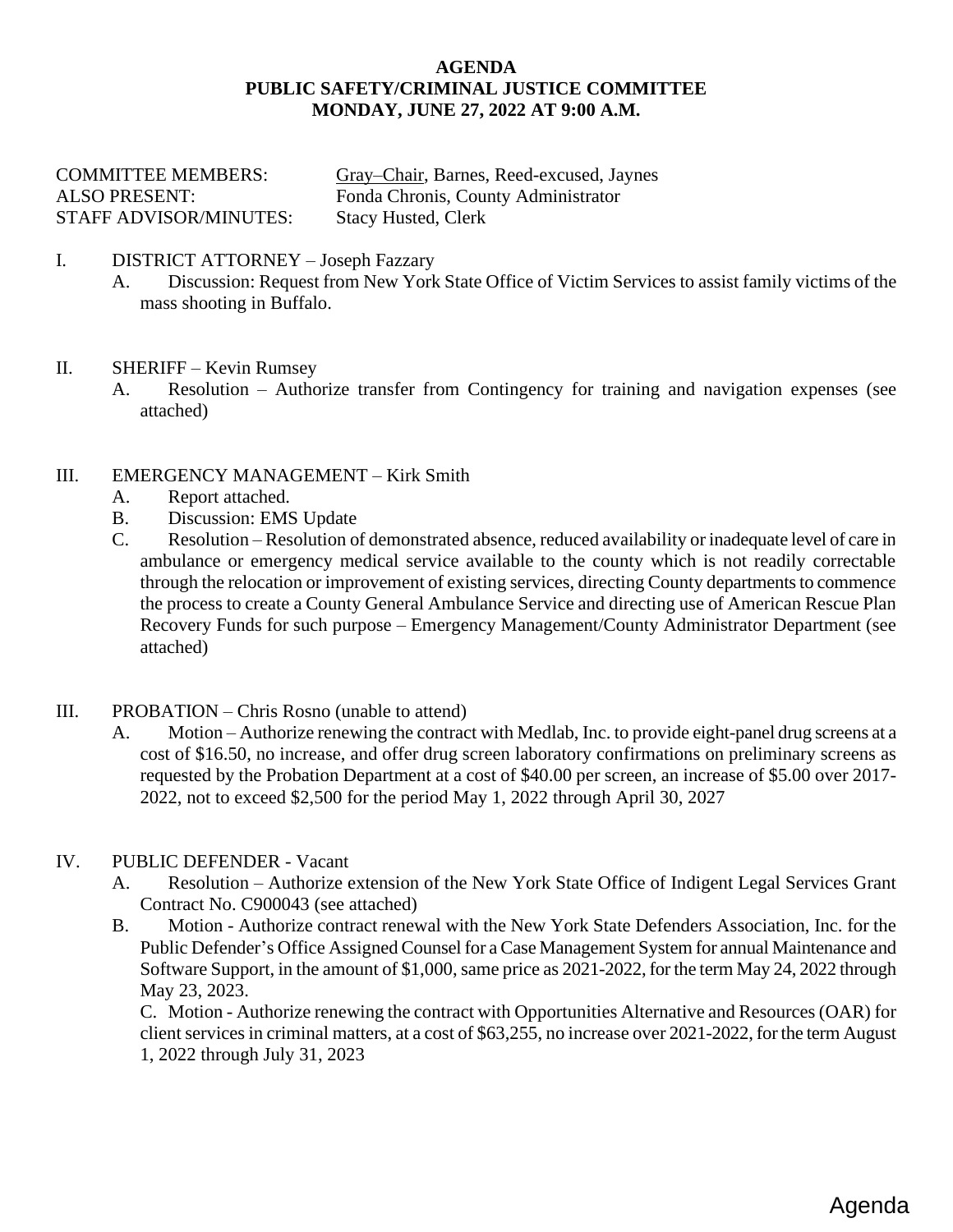### <span id="page-1-0"></span>RE: AUTHORIZE TRANSFER FROM CONTINGENCY FOR TRAINING AND NAVIGATION EXPENSES – SHERIFF'S DEPARTMENT

WHEREAS, due to an increased amount of training expenses for deputies and command staff and the increased fuel costs for navigation operations, the Sheriff's 2022 Training and Contractual Expense budgets are almost depleted.

NOW, THEREFORE, BE IT RESOLVED, that the Schuyler County Treasurer is hereby authorized to transfer the amount of \$23,000.00 from Contingency account no. 001.1990.0500 into the following accounts:

+\$20,000.00 001.3110.0459 Training

AMOUNT ACCOUNT NO. DESCRIPTION +\$ 3,000.00 001/3111.0401 Navigation Contractual Expense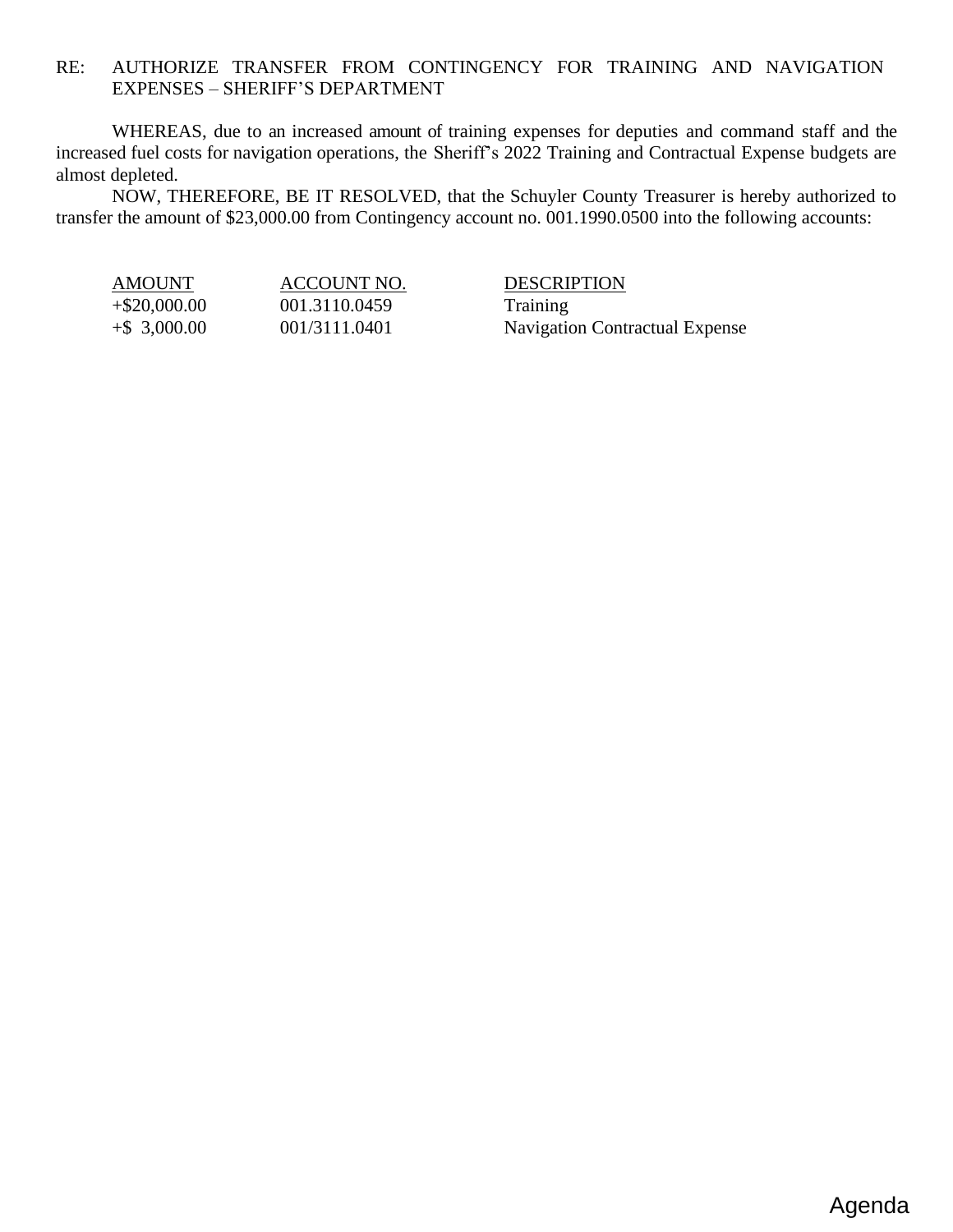<span id="page-2-0"></span>

**Coordinator** Bill Kennedy bkennedy@co.schuyler.ny.us

# *Schuyler County* **Emergency Management**

106 Tenth Street, Unit 36 Watkins Glen, New York 14891 607-535-8200

**orm**Ready



**Deputy Coordinator** Mark Cicora mcicora@co.schuyler.ny.us

*Fire - EMS - 911 - EMO - Hazmat*

Public Safety Committee June 27, 2022

*Committee Action & Information*

*Program Reports*

*911: New House numbers* 

 Town of Hector – 5 Town of Tyrone - 1 Town of Reading  $-2$ Town of Orange - 2

# *Public Education and Training:*

EMT and CFR refreshers ongoing BEFO started April 26<sup>th</sup> Beaver Dams

# **Planning and Response:**

 Lakes District Emergency Managers Meeting Advertising for public comment on the Hazard Mitigation plan is finished. Fire Chiefs counsel Bi-Monthly meeting meetings with our EMS transporting agencies on future sustainability and needs Meeting's with NYS Fire Instructors on County training needs. Ongoing Met with our Haz-Mat consortium to update grant process and planning on-going SHSP grant submitted EMPG grant submitted Safety Committee meeting WGCS district Attended the NYSEMA conference Working on EXEC order 18 with many Community Partners meeting June 29th Building a MCI plan for the County in process Starting tier 2 training every wed next month into August Several County fires Cr 28, Cayuta mill, Cr 16, and SR 414 s

**Follow us online!**

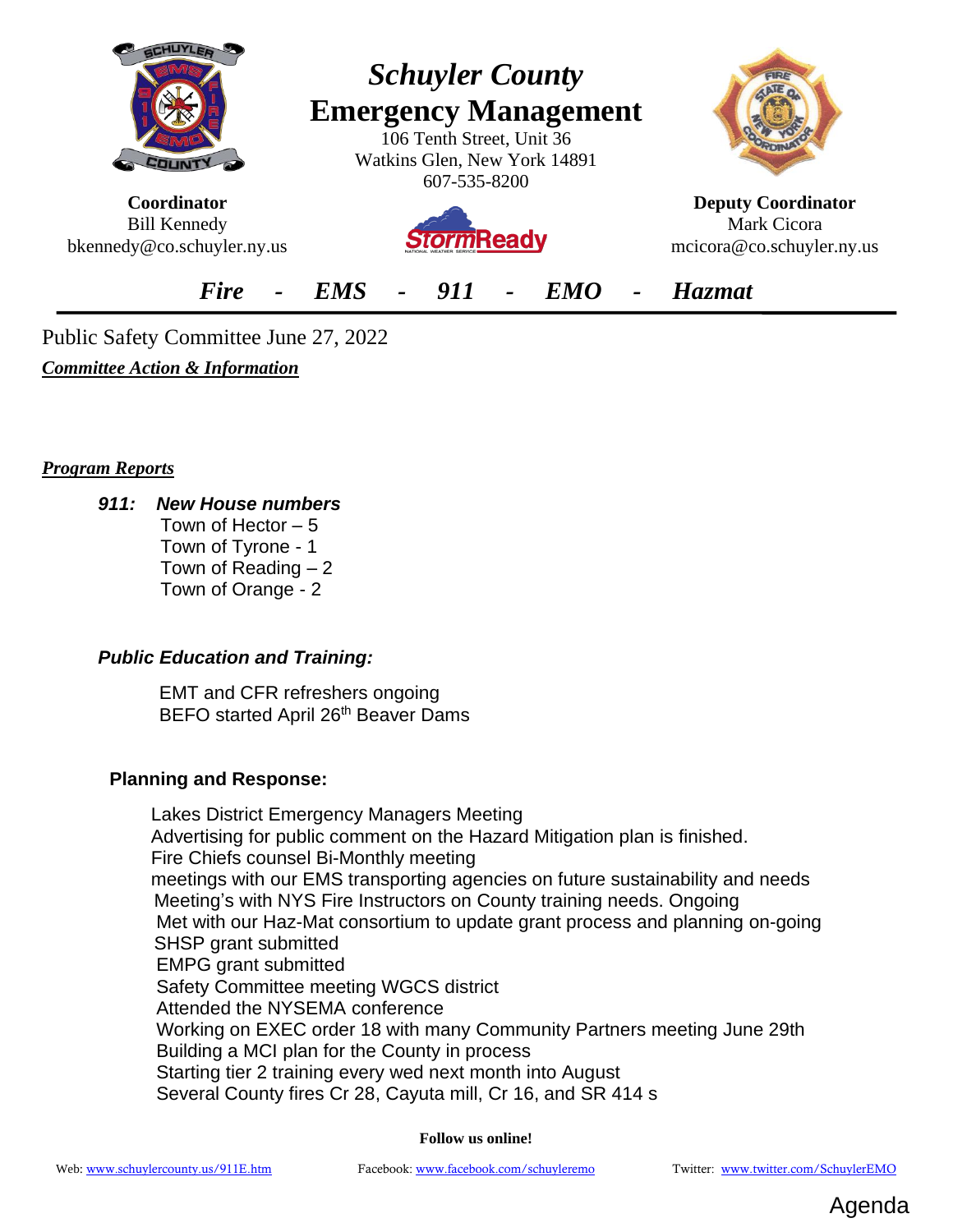<span id="page-3-0"></span>RE: RESOLUTION OF DEMONSTRATED ABSENCE, REDUCED AVAILABILITY OR INADEQUATE LEVEL OF CARE IN AMBULANCE OR EMERGENCY MEDICAL SERVICE AVAILABLE TO THE COUNTY WHICH IS NOT READILY CORRECTABLE THROUGH THE RELOCATION OR IMPROVEMENT OF EXISTING SERVICES, DIRECTING COUNTY DEPARTMENTS TO COMMENCE THE PROCESS TO CREATE A COUNTY GENERAL AMBULANCE SERVICE AND DIRECTING USE OF AMERICAN RESCUE PLAN RECOVERY FUNDS FOR SUCH PURPOSE – EMERGENCY MANAGEMENT/COUNTY ADMINISTRATOR DEPARTMENT

WHEREAS, the furnishing of medical assistance in an emergency is a matter of vital concern affecting the public health, safety and welfare, prehospital emergency medical care, the provision of prompt and effective communication among ambulances and hospitals and safe and effective care and transportation of the sick and injured being essential public health services; and

WHEREAS, a county may provide an emergency medical service, a general ambulance service or a combination of such services for the purpose of providing prehospital emergency medical treatment or transporting sick or injured persons found within the boundaries of the municipality or the municipalities acting jointly to a hospital, clinic, sanatorium or other place for treatment of such illness or injury pursuant to General Municipal Law § 122-b; and

WHEREAS, a county acting through its local legislative body, may adopt and amend local laws, ordinances, or resolutions to establish and operate advanced life support first responder services or municipal ambulance services within the municipality, upon meeting or exceeding all standards set by the Department of Health for training, staffing, and equipment, and upon filing with the State Emergency Medical Services Council a written request for such authorization; and

WHEREAS, as an alternative to providing its own ambulance service, or in addition thereto, the county has historically contracted with one or more individuals, municipal corporations, associations, or other organizations, having sufficient trained and experienced personnel, for the operation, maintenance and repair of, or to supply, staff, and equip, emergency medical service or ambulance vehicles and for the furnishing of prehospital emergency treatment, and

WHEREAS, over time and for various reasons fewer volunteers to staff this critical service have been available to answer the call, and it is anticipated that this decline will only continue, thereby leaving a significant part of the county without direct emergency service coverage and placing a significant strain on the other parts of the system, and

WHEREAS, county officials, having met with one or more existing not for profit volunteer ambulances associations, have determined that currently no such existing entities within county continue to have sufficient trained and experienced personnel to provide adequate ambulance coverage within Schuyler County and to regularly meet the generally accepted rural ambulance response standards and the parties are currently unable to develop the synergies necessary to solve the EMS crisis.

NOW, THEREFORE, BE IT RESOLVED, pursuant to Article 30 of the New York State Public Health Law, Section 3008, that the Schuyler County Legislature hereby finds and determines that there is a demonstrated absence, reduced availability or an inadequate level of care in ambulance or emergency medical service available to the County of Schuyler which is not readily correctable through the relocation or improvement of existing services, and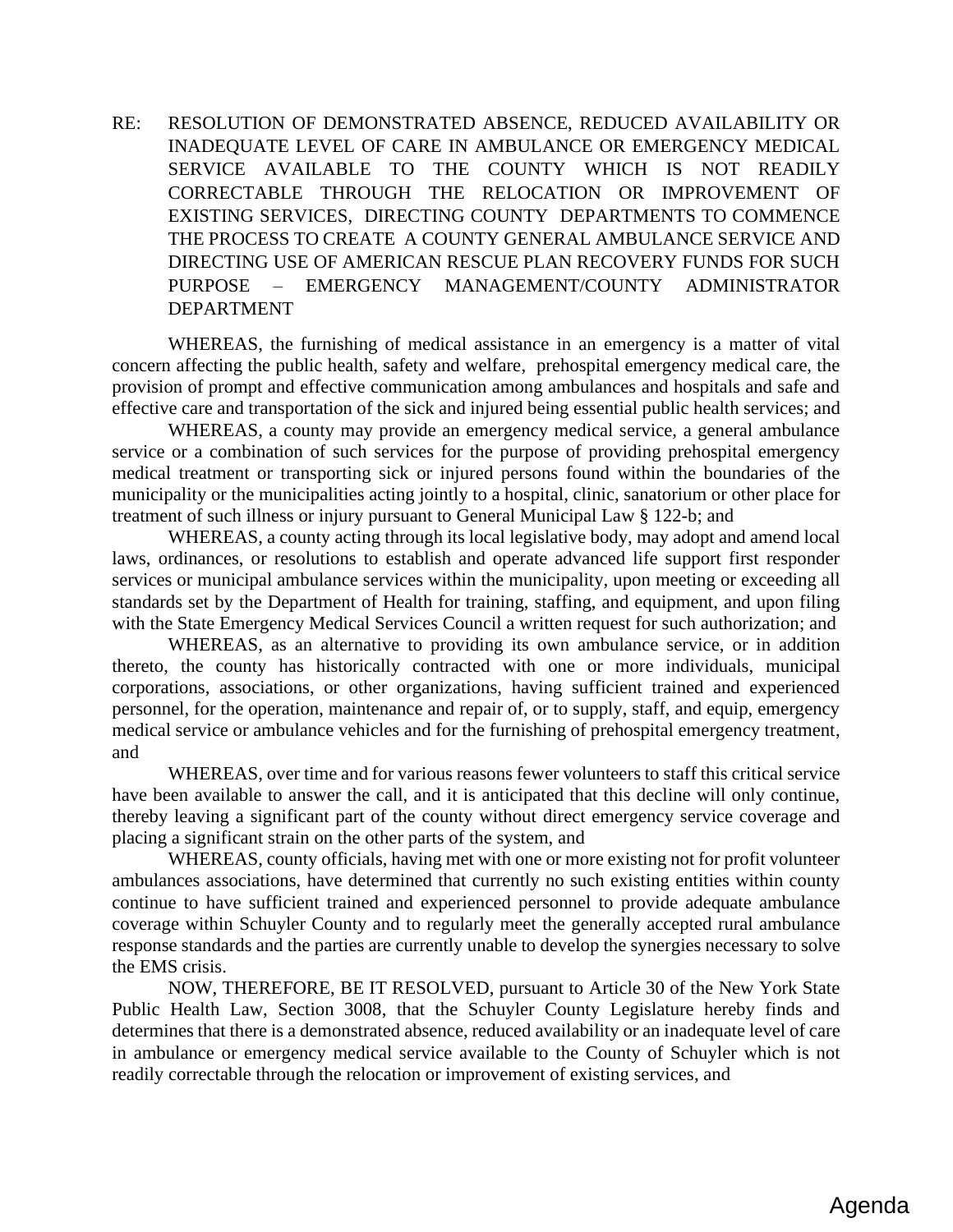BE IT FURTHER RESOLVED, that the County Administrator and Office of Emergency Management, with such assistance as might be required from the County Director of Public Health and such other departments deemed necessary and appropriate, are authorized and directed to apply for and obtain a municipal Certificate of Need effective October 1, 2022, and

BE IT FURTHER RESOLVED, the Schuyler County Legislature appropriates \$400,000 in American Rescue Plan monies to provide initial start-up funding for the creation of said ambulance service.